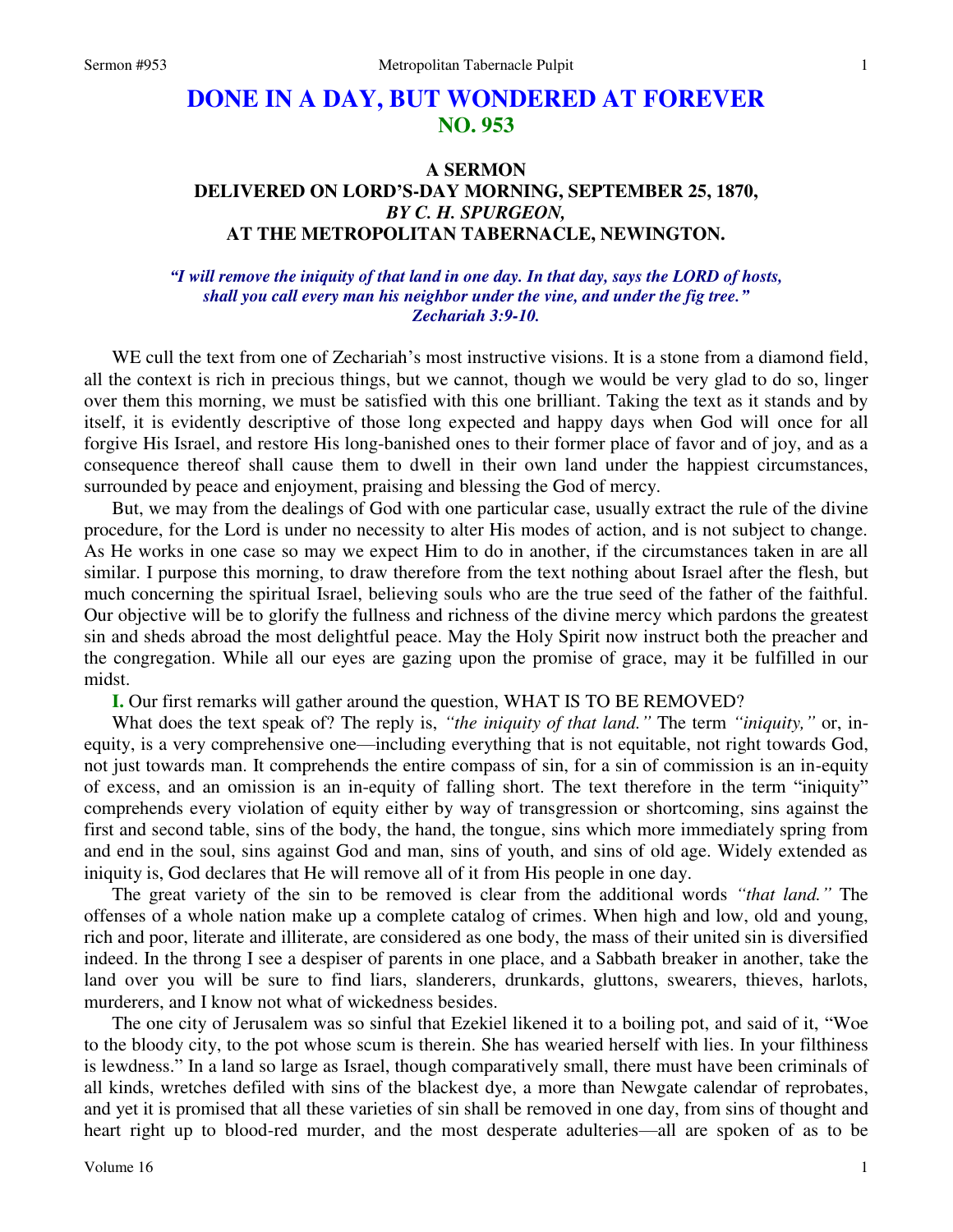removed. The iniquity of a land, however, is not only that of the generation then dwelling in it, but the accumulated sin of past generations, even as we read that "the iniquity of the Amorites was not yet full."

If anyone would speak correctly of the sins of Israel he would not mean the sins of the Israel of that particular hour, but the heaped-up sins of their fathers who had provoked God many long generations before. Now grasp the grand idea of mercy's boundless plan, in one day, the promise declares that God shall not only remove all the sin of one man, but all the sins of many men, yea, and all the sins that have accumulated and laid up a store of His wrath against a nation.

What mercy is this which blots out the long records of the past, sweeps out the rotting heaps of old transgression and cleanses the Augean stable of a guilty nation's sin! "I will remove the iniquity of that land in one day." What a miracle of infinite mercy! The iniquity rises before us like a huge mountain, whose peak defies the thunderbolts of God, but lo, eternal mercy, like a sea swallows up the mountain and it is gone, to be found no more. It is clear, then, from the text, that the Lord is able to forgive sins of every shade and form.

What is your sin, my hearer? Is it one peculiar to you? Yet can God forgive it. Are your sins of many sorts, so that you could not set them in order before your eyes because they are too varied and multitudinous? Yet can He remove them all in one day. No matter though one of your sins lie as it were, in the far east, and another be found in the far west, He can cleanse the whole land of your nature. Though one of your sins be an attack upon the heights of heaven, and another dives into the lowest blasphemies of hell, yet He is both the God of the hills and of the Valleys, and such enormities as yours He can remove.

When a whole land is purged, sins similar to yours must have been in the number of those blotted out, and therefore there is hope for you, since what has been done can be done again. What are your sins, are they as scarlet? "Nay," says one, "they are of another hue." Well, then, if they are crimson He will make one as wool and the other as snow, He will take away all iniquity, He will forgive all manner of sin and blasphemy. Whatever their tint and shade, and however double-dyed and ingrained our sins may be, the blood of Jesus can remove them all in one day.

In addition, let every sinner here remember that the text indicates not only variety of sin, but vast quantities of sin—the sin of a land consisting of millions of people is no light thing to remove in one day, yet the promise guarantees it. Eternal love takes to itself the new sharp threshing instrument of the atonement, and therewith beats the mountains of sin till they become as chaff, and the wind does carry them away. Learn, then, that however many your sins may be—you might as well count the sands on the seashore as number your transgressions—they can all be removed from you as far as the east is from the west. As the tide covers all the sand, so can forgiveness cover all your sin. As night covers all things, so can love cast a mantle over all your wrong doings. As the sun exhales a myriad dewdrops, so can eternal love cause all your sins to pass away.

In the case of Israel, the iniquity to be removed had been continuous and aggravated. The iniquity of the land of Israel was an iniquity which had continued from generation to generation. Their first fathers rebelled in the wilderness, they sinned afterwards under the judges, they revolted under the Kings, more and more they went astray, and when sold into captivity they still transgressed, if cured of one sin, they became more inveterate in another, though idolatry had been driven out of the Jews before our Savior's time, yet their heart was still apostate, for they crucified the Lord of glory.

So, my dear hearer, if the continued sin of the Jews, which had for so long a period accumulated, could be put away from the land in one day, so can yours. O you sinners of ripe years, O you transgressors of seventy or eighty years, there is hope for you. From the text I hear the silver trumpets ring, "I will remove the iniquity in one day"—the continuous iniquity—then why not your continued iniquity? Though you have added stone of sin to stone, till the cairn of your transgressions stands as a memorial to God against you, yet He can remove the heap, and that in one single day. Is not this good news to sinners? I am sure it is to me. I do devoutly bless and thank my heavenly Father that He has put such great promises in His Word, and spoken so largely of His mercy to the guilty, for mine is a case of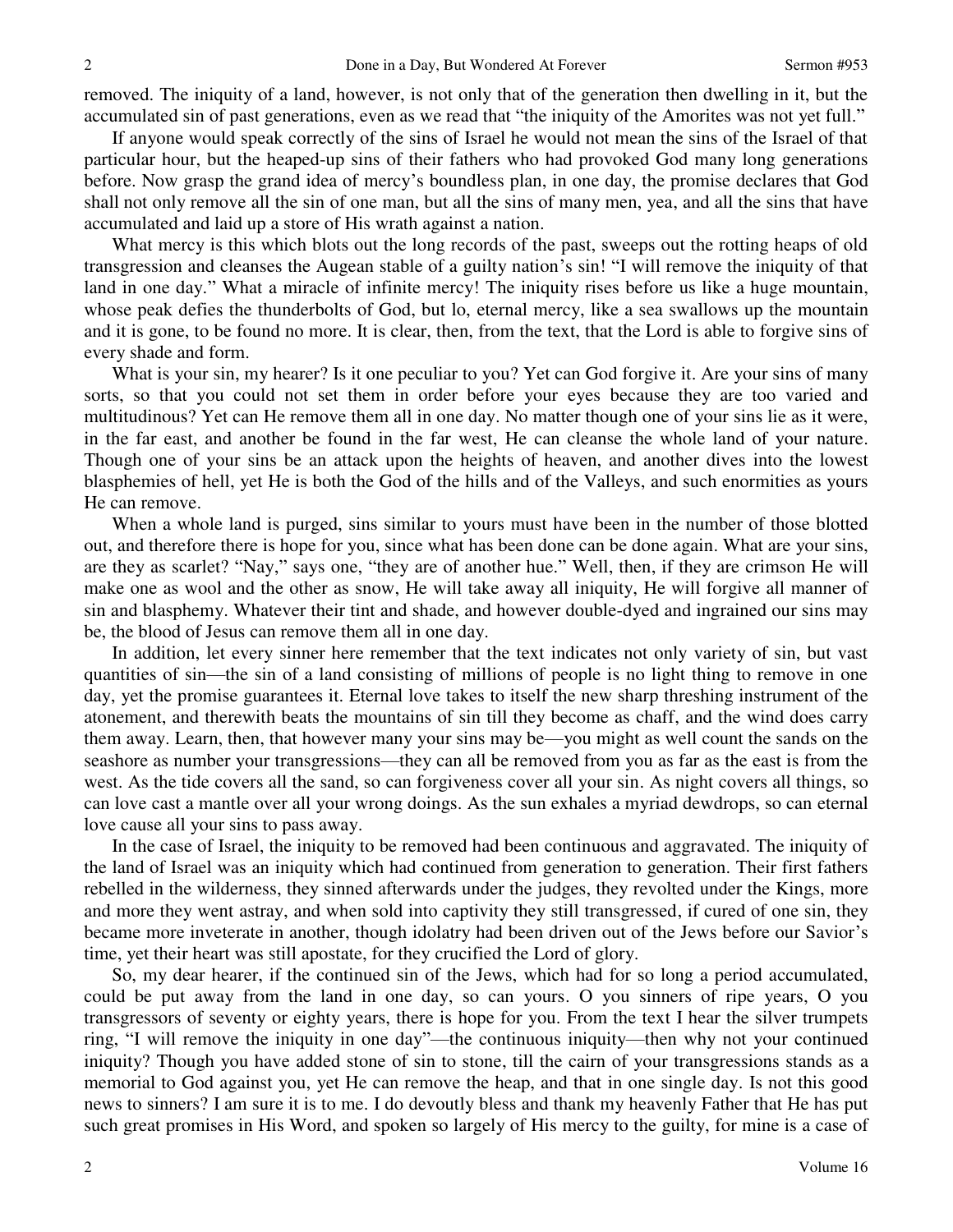3

which I am obliged to say as Baxter did, "O Lord of mercy, give me great mercy or no mercy, for little mercy will not serve my turn, I must have great mercy or I perish."

See then, in the text the power of God to remove sin very remarkably set forth. The prophet speaks of the sin of a whole land, of a most sinful land, a highly privileged land which had turned every privilege into provocation, yet in one day the Lord would remove it all. The inference is clear, O penitent sinner, that He can remove your sin also.

O you hearer of the Gospel, convicted in your own conscience of having been a trifler with divine things, despair not, for though you have gone as far as you can in sin, the Lord through Jesus Christ, can put your sin away. I know how your mind is this morning, if you are aroused to see your state by nature, you are mourning that ever you had a being. O man, it were indeed enough to make you mourn that you were born, if there were not hope of a second birth, and hope in the infinite mercy of God for the removal of your hideous defilements. Take heart from the text, and approach your gracious King, through Jesus the appointed Mediator, for if you believe, He will this day, even this day take away all your transgressions, receive you graciously, and love you freely. The wayfaring man, though a fool, may in this text clearly see that our God is abundantly able to pardon, for He removes a nation's accumulated iniquity in one day.

**II.** Secondly, we shall consider WHAT WAS TO BE DONE WITH IT. "I will *remove* the iniquity of that land in one day." It shall be remitted and forgiven.

In some parts of Scripture we read of sin being "wiped out," and the expression is remarkably expressive. Sometimes the wiping out refers to the housewife's meaning of the word—when the dish is wiped out and turned bottom upwards, so can God take our sinful souls and wipe them right out, so that they shall be perfectly clean, and the pot which was filthy and had death in it shall be "holiness unto the Lord." At other times the wiping out refers to the erasure of notes made upon tablets. Some writings were cleared off with a sponge, at other times, if the tablet was of wax, and the marks were made with an iron pen, or stylus, then the wax was softened and smoothed again, and all evidence of the record totally disappeared.

Though our sins are written with an iron pen, and graven with the point of a diamond upon the very horns of our altars, yet will the Lord make the record to disappear when His mercy is revealed to our faith. He blots out the handwriting which was against us, He puts it out of the way, nailing it to the cross, He makes our sins, like clouds, to pass away forever. God can, O sinner, wipe out your transgressions so that they shall not exist, through the precious blood of Jesus He can finish your transgressions, and make an end of all your sin.

If we take the word "remove" as it stands in the text, then it is as though a great stone lay at the door of God's mercy, "sin lies at the door," who shall roll us away the stone? "I," says God, "will remove the iniquity of this land in one day." Or it is like a burden pressing on our shoulders. Speak of the load which Atlas carried, when he is fabled to have sustained the world, it was nothing compared with this more than Atlantean load which crushes us down, and will crush us to the lowest hell. "I will remove it," says the Savior, and He has kept His word.

He took the load upon His own shoulders, and so removed it from us, and then He carried it right up to the cross, and from the top of Calvary He hurled it into His sepulcher, and there He left it, a dead and buried thing, and if it be searched for it shall not be found, "Yea, it shall not be," says the Lord. He has finished transgression, made an end of sin, and brought in everlasting righteousness for all His people. It is as though sin were looked upon as a substance exceedingly heavy, but capable of removal, not, however, capable of removal by any human hands, for it is as firmly settled in its place as the everlasting hills, but the Lord plucks it up by its roots, removes it, and casts it into the depths of the sea.

Blessed be His name, He has so removed our sin, as believers, that none can ever bring it back again to accuse or condemn us. He has fulfilled the promise, "I will remove the iniquity of that land," and once removed by sovereign grace, never shall it be brought back again. "As far as the east is from the west" measure that, you astronomers!—"As far as the east is from the west"—O swift-winged angel, compute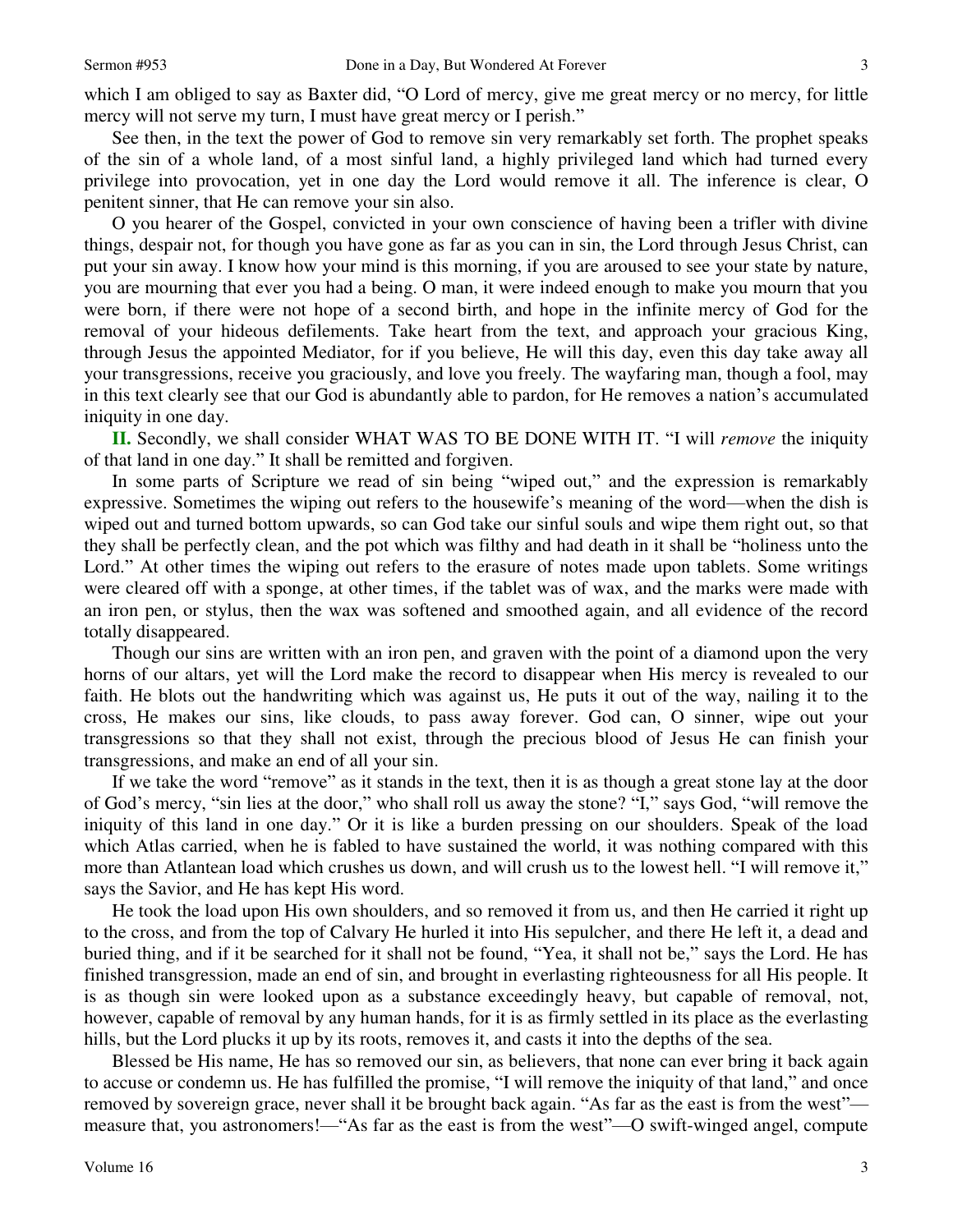the space! "As far as the east is from the west, so far has he removed our transgressions from us." The Lord has done it, it is finished, our iniquity is removed, the depths have covered our sins, they sank like lead in the mighty waters.

Listen patiently to this word. The removal of our transgressions lies in four things. There is the removal of *the punishment.* The man whom God pardons cannot be punished for sin. It were a mock pardon that left a man in the executioner's custody. The royal pardon bids every angel of justice hold off his hand. Your sins shall never rise against you, sinner, if God forgives them. For you there is no hell, for you no never-dying worm, no fire unquenchable. Forgiven! The sentence is stayed, nay, revoked.

The removal of transgression implies next, the taking away of the *guilt* of it as before the Lord. Sin has made God angry, it is a breach of His law, it is a dishonor to His name, yet God will forgive the believing sinner so that no anger shall linger in His bosom against him. He will cast his sins behind His back, put them out of His mind. Oh, miracle of miracles! Can God put anything behind His back when He sees all things? Can Omniscience find a corner where its eye can never peer? Yes, He says, "I will cast your sins behind my back."

O God, Your Word in this case is marvelous and strange, but we perceive right well Your gracious meaning, the transgressions of Your people shall not be remembered against them anymore forever, their guilt is utterly removed.

The removal of sin implies, thirdly, the putting away of *the defilement* of sin. Sin makes us to be polluted creatures, we are like degraded priests no longer clad in fair white garments, but wearing sordid, and filthy robes. When the sin is put away, the defilement consequent upon it also is cleansed, and we become pure before God, personally acceptable with God. What a mercy is this! It is no less a mercy to be cleansed from personal defilement than to be delivered from future punishment.

Again, the removal of sin includes, in the fourth place, the total destruction of *the dominion of sin* over our nature. Not that in us sin has lost all its power, but that in the believer it has lost its reigning power, and is dethroned. The position of sin in a natural man is that of a king on his throne, the position of sin in a Christian is that of a bandit hiding in secret places trying to get back its old usurped dominion, but failing in the attempt, for "sin shall not have dominion over you, for you are not under the law, but under grace." Thus the promise of the text is a very full one, the removal of sin includes the remission of the punishment, the putting away of the guilt, the cleansing of the defilement, and the dethronement of the evil power.

Ah, my dear hearers, my heart leaps within me for joy, to think that I am able to tell you that such a fourfold, four times precious blessing is to be conferred by God upon poor sinful men. O sinner, how I wish you would have it this day. I love the word "this day." If in one day a land's iniquity could be so completely removed, why not yours today? Why not on this Lord's-day? How true a Sabbath would it become to you? If you believe you have your sin removed, faith finds out the great Sin-bearer, and sees the transgression borne away by Him. O that pardoning grace were given to every one in this assembly, so that it could be safely said, "The Lord has removed the iniquity of the whole congregation of the Tabernacle in one day." Talk not of bell ringing—oh, what heart ringing, what heavenly songs, what soundings of the golden harps there would be if it might be so! O that the Almighty Spirit would apply the atoning blood, and remove the iniquity of all this multitude in one single day! Do it, Lord, and we will bless Your gracious name.

**III.** But we must turn to the third point, which is this—HOW LONG IT TAKES TO REMOVE THE SIN. "I will remove the iniquity of the land *in one day."*

It took a great many days to pile up the sin, but one day sees it removed. The iniquity of the land began when the people entered it, they had not been long in Canaan before Achan took of the forbidden thing, and he was but a type of the rest. They were a stiff-necked and rebellious people, whose very nature was averse to the service of the Lord their God. Throughout the hundreds of years of the judges, the kings, the captivities, and so on, they continued to revolt from the divine authority, they heaped up transgression till it stood aloft in mountainous height, and yet when the dreadful pile was completed the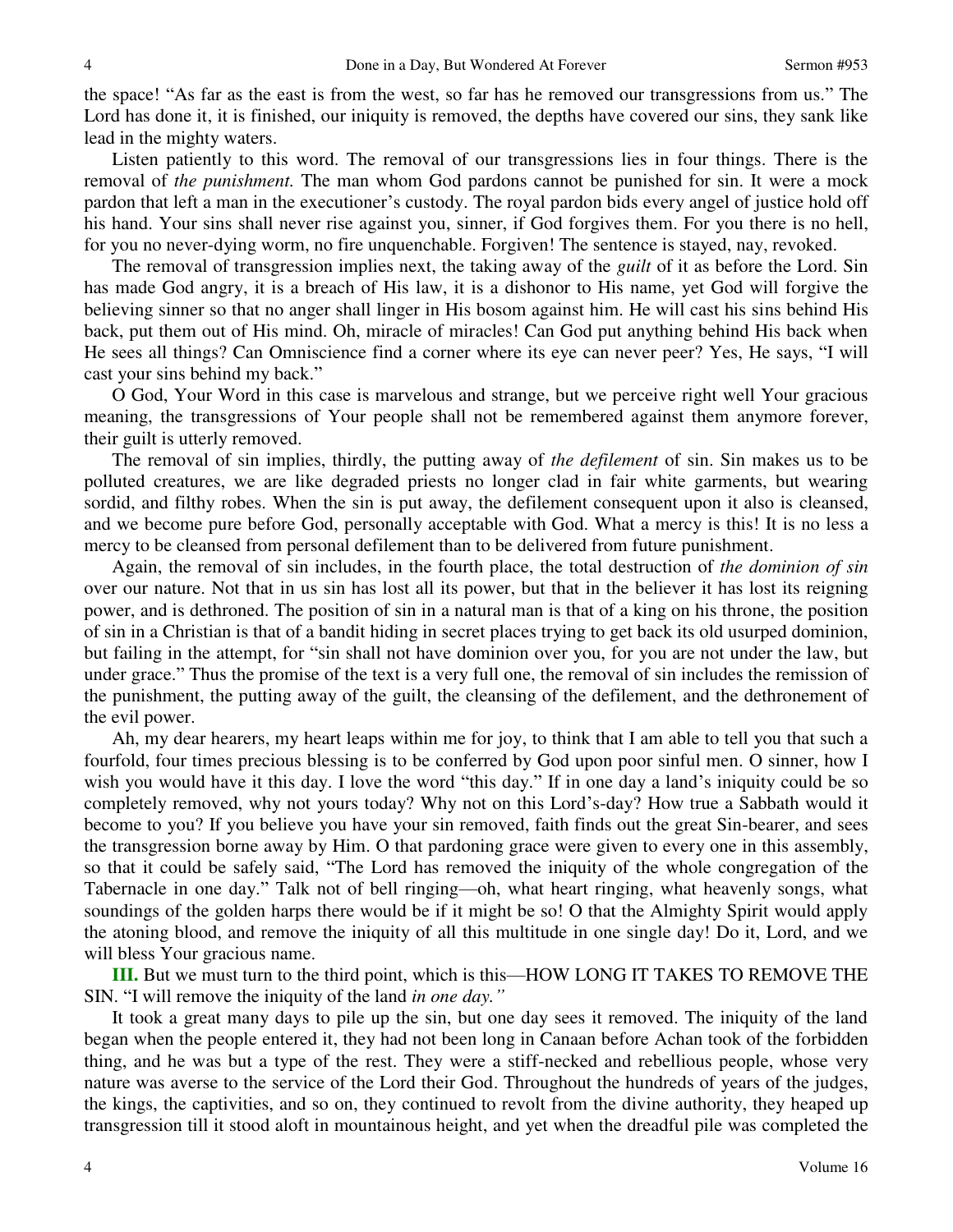Lord made it disappear in one day. Yes, and our sins have taken a long time to heap up, they comprise the sins of our youth, the sins of our manhood, the transgressions of our riper years, and it may be we have added to these the sins of our old age. There one may say as he looks at his sin, "That is forty years' work." Another may mournfully confess, "That is seventy years' accumulation." If each sin deserves a tear, O to be a Naomi, for we have need that clouds and rains dwell in our eyes, our souls have need of all the watery things that nature can produce. But we may dry our tears, for though many days were taken for the formation of the sin, the Lord says He will remove it all in one day. In one single day seventy years of sin are forever put away by our Lord Jesus, truly for this His name shall be called "WONDERFUL."

Think, dear brethren, that this iniquity could not have been removed by all the repenting in the world. Though a man should repent of sin, if it were possible, not for one day, but for twenty thousand years, yet he could not remove his sin by repentance. Man tries to act as a bleacher to his sin, and he dips the stained garment into the strong liquid which is to make it white, hoping that some spots will be removed, but when he takes it out again, if his eye be clear, he says, "Alas! it seems as spotted as ever. I laid it to soak in that which I thought full surely would take out the stain, but so far as I can see, there is another stain added to the rest. I find myself worse instead of better, I must add a more pungent salt, I must use stronger lye. I must make my tears more briny, I must fetch them up from the deep salt wells of my heart." He lays his vesture again to soak, but each time as he takes it out his own eyes become more keen, and he sees more foulness in the garment than he had observed before.

Then goes he and takes unto himself niter and much soap, but when he has used it all, when he has gone to his church, when he has gone to his chapel, when he has repeated his prayers, attended to ceremonies, done I know not what to prove the genuineness of his repentance, ah! the iniquity is still there, and will be there, and must be, let him do what he may. Yet what your repentings cannot do in thousands of years God can do for you, sinner, and that in one single day.

The people of Israel had been chastised very severely, many times carried away captive, and pillaged and robbed, but as often as they were chastised they so often returned to their sins, till the Lord said, "Why should you be smitten any more? you will revolt more and more." Now, what many years of chastisement could not remove, God's mercy removed in a single day. Oh, how some of you have been flogged and whipped! You have lost your property, perhaps, lost your health, it may be, through early sin, lost the dearest friends you ever had, you have been tried in body, tried in estate, but for all that you hug your sin, and the guilt of it still clings to you. Ah, but JEHOVAH Jesus can remove it in one day! What His providence cannot do, His grace can do. In one day infinite mercy can remove the sin.

During all the years that Israel had sinned, they had still offered sacrifices, but their sacrifices had never taken away sin. It is clear since they had to offer the sacrifices every year, that their sins were not removed, for then no further sacrifice would have been needed. So, my dear hearer, no sacrifice of yours or mine can ever take away sin. There are men still in what is called this enlightened nineteenth century, who impertinently claim to be a special caste of priests, and to offer a sacrifice on our behalf before God. Well, let them go on with their worship if they will, let the priests of Baal cry aloud and spare not even to the chapter's dreadful end, but no sin is ever put away in this fashion, the one sacrifice of Christ upon Golgotha, the one sin-bearing of transgression upon Calvary, has put away sin in one day, and put it away forever, so that no further sacrifice is wanted, no new blood, no new atonement—

### *"'Tis done, the great transaction's done,"*

heaven is satisfied, justice is content, mercy has a free channel, God is glorified. In one day, without help, solitary, alone, God in the person of His Son has put away the transgression of His elect, and put it away forever and ever.

Thus I might continue to show you the marvelous act of God in thus putting away iniquity in one day, because the pains of hell even could not have removed sin, not even throughout eternity. Banished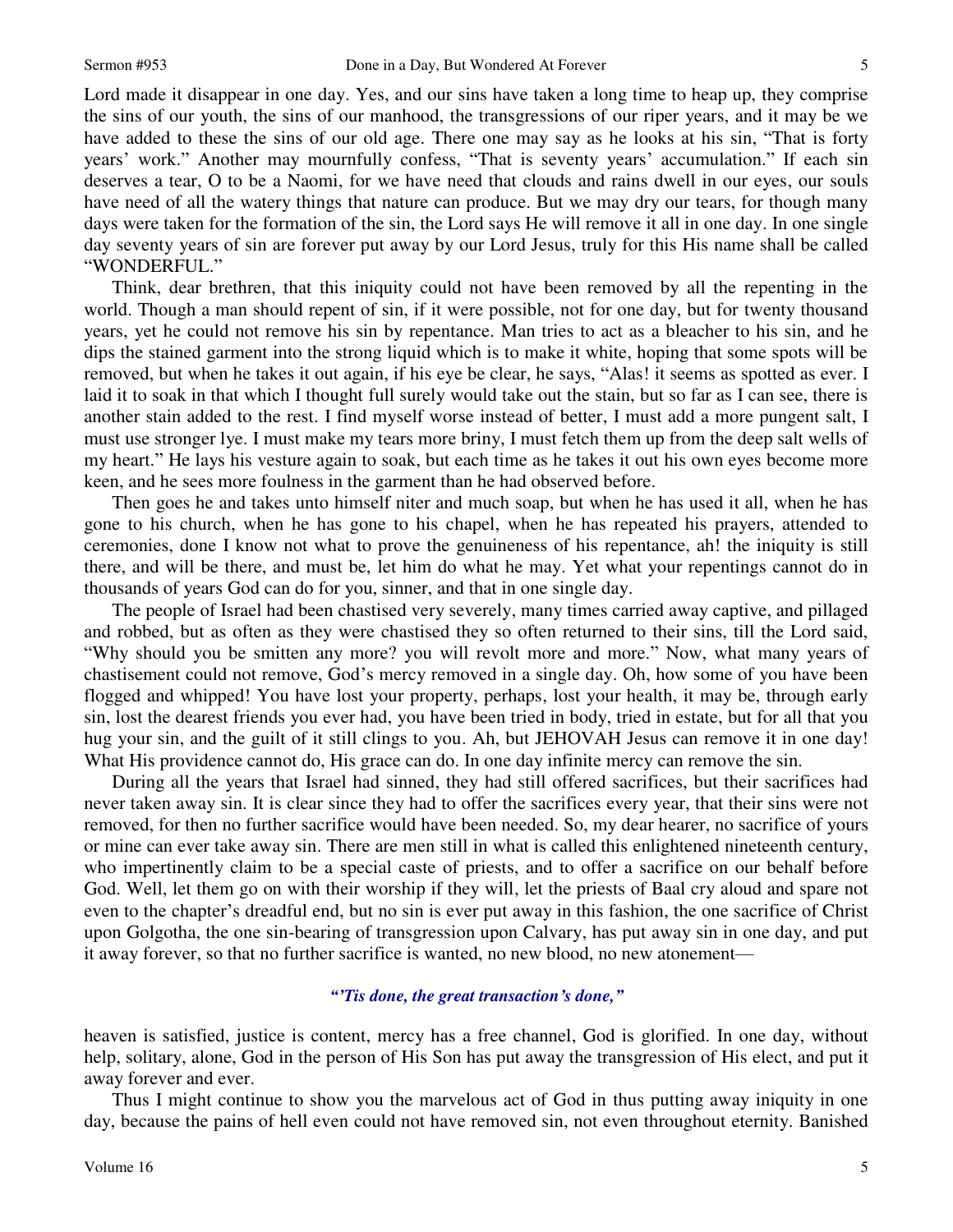from God's presence, the sinner at the end of ten thousand times ten thousand years, would be as guilty as he was before, and as liable still to bear the wrath of God, for him no hope that suffering could ever make atonement, he must, forever and forever, as long as God's Word is true, lie under the weight of sin. For there ought to be among Christians no question about the doctrine of eternal punishment, there could be none if men were not wise above what is written, for if heaven be eternal, hell must be. "These shall go away into eternal punishment, and the righteous into life eternal," the two things are put together in such a way that you must doubt the one if you doubt the other. Nay, you cannot rightly believe God concerning the one side without believing Him as to the other also.

But herein is the triumph of Christ. Dreadful as sin is, His cross is more glorious; awful as the transgression against God's law is, so awful that none can measure its tremendous deeps, yet more glorious still is that most effectual atonement which Christ has wrought out and brought in, by which in one single day He has removed forever all the sin of His people.

Oh! but this is a grand text, who shall speak of it as he should? I wish that you would feel it, my dear friends, and that would be better than my speaking upon it. Let it be then literally stated that in one single moment all the sin which lies upon a sinner can be swept away. The word *"one day"* is used to show that the act of God in forgiving sin is instantaneous. Christ in one day put away sin by His suffering and death, faith brings Christ to us, and—

> *"The moment a sinner believes, And trusts in his crucified God, His pardon at once he receives, Salvation in full through Christ's blood."*

The dying thief had not to wait a month to get pardon, or else he would have died unsaved, he did but say, "Lord, remember me," and the answer came, "Today shall you be with me in paradise." You may have begun this morning the blackest sinner out of hell, you may ere this service be closed, if God's grace meet with you, be pure through the precious blood. Who shall describe that wondrous change from darkness into marvelous light, from death into spiritual life? May the Eternal Spirit work such a change as that in you. Remember, this change is not only possible to ordinary sinners, to such as have been moral and have kept within the bounds of the laws that regulate mankind in reference to themselves, but it is true of the very worst of sinners, the most degraded, depraved, abandoned, those who have gone to the utmost extravagance of transgression.

One single day, faith being exercised, will put your guilt all away, one single word from the great King, *"Absolvo te,"* "I absolve you," and all sin is gone. She to whom Christ said, "Your sins which are many are forgiven you," received the pardon there and then. May that same voice in the power of the Spirit speak to some hearts today, and may they go out of this place justified, saying, "Who shall lay anything to the charge of God's elect? It is God that justifies: who is he that condemns?"

**IV.** One would like to linger here, but I must not, for we must notice, in the fourth place, WHO IT IS THAT REMOVES INIQUITY IN ONE DAY.

Here is the point of the text, *"I* will remove the iniquity of that land in one day." *"I," "I," "I."* That accounts for the wonder. What cannot God do? He can pluck the sun from his sphere, quench the lamps of night, shake the heavens, and dry up the sea, nothing is impossible to God, nor too hard for Him. *"I* will remove the iniquity of that land in one day." When JEHOVAH puts His hand to a work, then is it done. All without Him must fail, but when *He* does it, how readily is it accomplished! It is always "I" when you come to the pardon of sin. "I, even I, am even he that blots out your transgressions." How He "I's" it there. "I, even I, am he that blots out your transgressions." JEHOVAH alone can say unto the soul, "I am your salvation. Who can forgive sins but God only." He forgives all your iniquities. He laid our sins on Jesus, and He therefore Himself takes them away from us. It is the Lord who pardons, the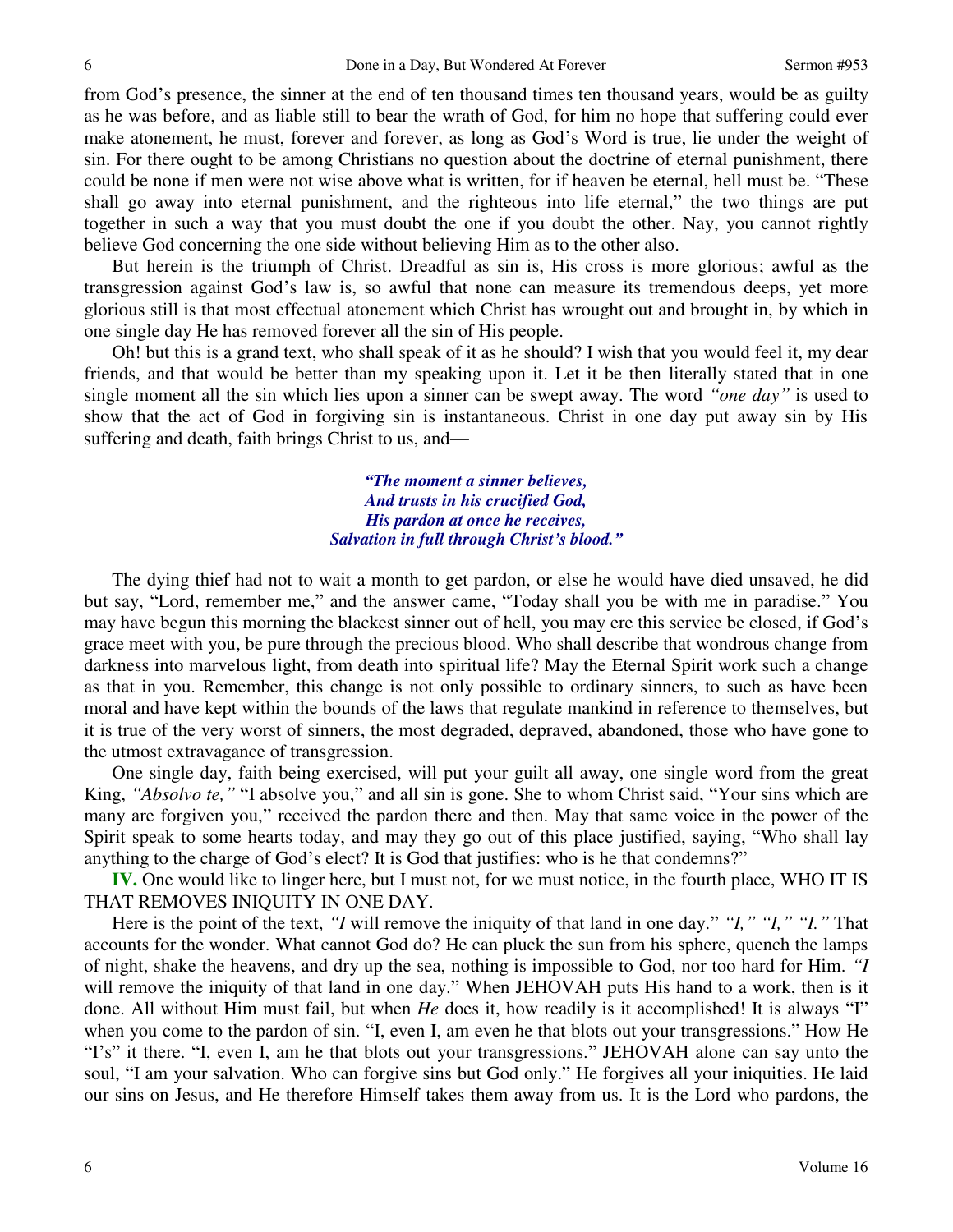Lord who cleanses evermore. Hope you then, O worn-out transgressor, bowed down with sin, what could not be done by others God can do.

Tarry a moment over that word "I." Let me take it and translate it. The "I" of JEHOVAH is not one, but three. To begin, then—"May the grace of our *Lord Jesus Christ* be with you," for it is He who says, "I will remove the iniquity of that land." He was laid as the one foundation stone of our hope, upon which seven eyes are fixed, He who was graven with the graver's tool when He was fastened to the cross, and His side was pierced, He it is who has removed the iniquity of His people in one day, by bearing it, by making a recompense to Almighty justice for it all. See you, then, the Crucified, He uplifts His pierced hand. He bares His open side, and He says—"Sinner, look to me, I will remove your iniquity in one day."

But, "May the love of God be with you," for it is the *Father* who says, "I will remove the iniquity of this land in one day." The returning prodigal said, "Father, I have sinned," and it was the father, the same offended father, who bid them take off his rags, and kill for him the fatted calf, it was the father who rejoiced that his son that was lost was found, and that he who was dead was alive again, the Father, therefore, removes the sins of His children.

And, "May the communion of the Holy Ghost be with you," for it is the *Holy Spirit* also who says, "I will remove the iniquity of the land in one day." He brings the blood that Jesus shed, the Jesus that the Father gave, applies it to the conscience, sprinkles it upon the heart, and makes those to be actually and experientially cleansed who in God's sight were cleansed by the death of Christ. "I will remove it."

Oh, did you ever feel within your heart, the power of the Holy Spirit removing your iniquity in one day? I shall never forget when my iniquity was removed, it was indeed in one single moment. Wretched I was, and more, my sins terrified, alarmed me, they haunted me day and night, they made me to sit on the doorstep of hell, but how changed was the scene when I heard and understood that text, "Look unto me and be you saved, all you ends of the earth," for then I was enabled to look to Jesus, and one look removed mountains. As I looked, my iniquity was forgiven, my joy was overflowing. I had to restrain myself and to do violence to my feelings in order to keep my seat. If the Methodists cry out, "Hallelujah," I could for once have cried out, "Hallelujah," with the loudest of them.

Oh, the bliss of pardon, when it comes by the Holy Ghost! You may hear about it, my brethren, you may read about it, and both of these are well in their way, I hope you will continue both to hear and read, but these are not enough, it is essential that you receive the Word with living power within from God Himself, against whom you have offended. You can only find this pardon and peace by looking to Jesus. The simple act of throwing yourself into His dear arms will bring it, nothing else will, it will come at once, come suddenly, and when it comes it will bring to you results of blessedness that shall know no end. "I," says God, "I will do it." "Give unto the LORD, then, you pardoned, give unto the LORD glory and strength; give unto the LORD the glory that is due unto his name." Take now your songs and go forth and sing, "O GOD, I will praise you: for though you were angry with me, your anger is turned away, and you comfort me." If you choose your joy in that sweet verse of our poet, you will do well—

> *"Jesus is become at length, My salvation and my strength; And His praises shall prolong, While I live, my pleasant song.*

*Praise ye then His glorious name, Publish His exalted fame, Still His worth your praise exceeds; Excellent are all His deeds."*

Continue till you mount to heaven to sing, "Unto him that loved us and washed us from our sins in his own blood, to him be glory forever and ever."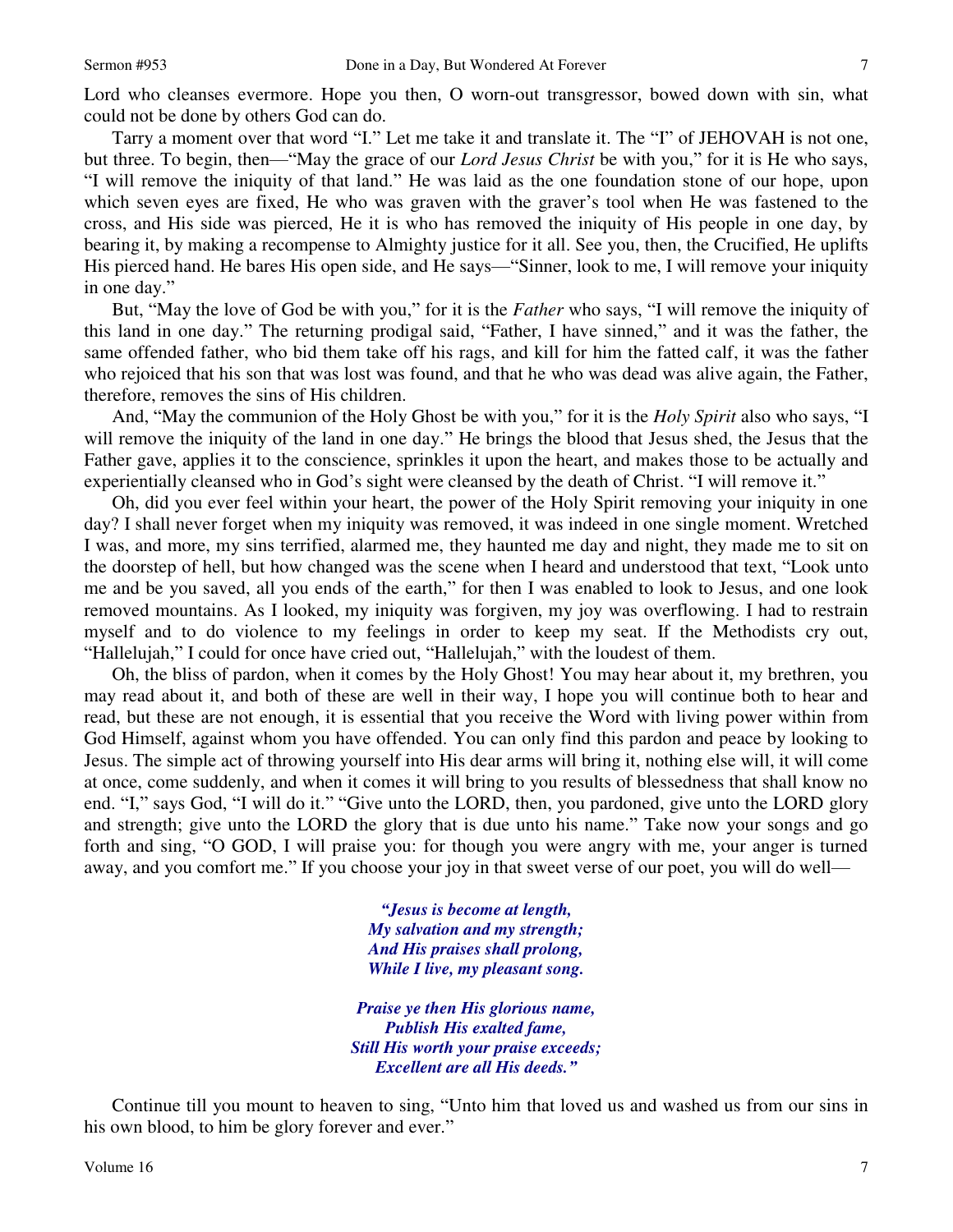**V.** And now to conclude. The last point of the text is, WHAT STATE FOLLOWS PARDON. "They shall call every man his neighbor under the vine, and under the fig tree." Yes, wherever pardon comes, *peace* of God follows.

In times of war the fig trees are cut down, the vines are destroyed, and if not, the inhabitants are kept within doors, and often are driven into the caves of the earth for shelter, but the picture before us in the text represents the people as sitting at ease in their gardens, and in their courtyards, where the luxuriant vines yield them shelter. The words admirably picture a scene of peace—each man under his vine and fig tree.

I wonder why it is people cannot quote Scripture rightly in prayer, but there are very few who ever do. How often have I heard, "They shall sit every man under his vine and fig tree, *none daring to make them afraid."* I would like to find that in the Bible. The text in Micah is, "And none shall make them afraid." They dare do it, but they cannot do it. There is the point. They dare, but they cannot. The impudence of Satan is unlimited, he dare do anything, but he cannot though he dare. Our text does not mention the fact, but it implies that no enemy can molest. A soul pardoned is a soul at peace. If God forgive me, nothing can distress me. "Strike," said Luther, "strike, Lord, if You will, for now You have forgiven me I will bear Your strokes and sing."

Oh, yes! if sin be pardoned nothing can harm us, for us the poison is gone, the sting is departed, the evil is annihilated, we have in the pardon of sin an antidote for all that might have distressed us, we must and shall have peace.

But the text implies also *neighborliness*. They are not each one to sit under the vine, and under the fig tree, and say "Glory be to God I am a pardoned man, I am saved, I do not care about my neighbors one bit," not so, he that is a gracious soul invites his neighbor (for so it might run) invites him to commune with him. Grace is the most neighborly thing in the world, Christ's people are called sheep, sheep are gregarious, you do not meet sheep one by one, they go in flocks, they love company, good company.

So you shall find the people of God, they are good company-keeping people, I do not mean that they have great entertainments, and care for idle chit-chat, but this is how they are described, "Then they that feared the Lord spoke often one to another, and the Lord hearkened and heard." Somebody said, "The good friends at the Tabernacle blocked up the steps a good deal after service by standing to talk with one another." Well, if you talk about Christ, and things divine, the more you talk the better, of holy conversation there need be no stint.

If you talk against your neighbor, be home with you, if you talk gossip and scandal, you have no right to do it on the Tabernacle steps—nay, where have you a right to do it? Gossiping slander is at all times vile, but if our conversation be of Jesus, then the more we speak together, and the more sociable we are, the more the house of God on earth becomes like heaven above. God save us from a stiff gentility that knows nobody because it does not know itself. May we, on the other hand, rejoice in what God has done for us and all His people, and therefore, make ourselves familiar with the consecrated brotherhood of saints.

Do not only sit under the fig tree, but call each man his neighbor. Say, "Rejoice with me, come and help my joy, I cannot rejoice alone. Come and hear, all you that fear God, I will tell you what God has done for my soul." We will make even the heathen among whom we dwell to say, "The LORD has done great things for them," and we will say, "Yea, the LORD has done great things for us; whereof we are glad." Christian sociability, Christian communion, Christian friendship, Christian communication the one with the other, is a most desirable and fitting thing, and where sin is pardoned and peace is implanted it is quite sure to follow.

But I must note again there is not only peace and neighborliness in the text, but there is *comfort*. They might sit, and they might sit together in misery, but in this case they sit in comfort under the vine, its broad leaves giving them shade, under the fig tree, there, too, finding a cool retreat from the heat of the day. And oh! how believers when they meet together in communion, what comfort they have in the